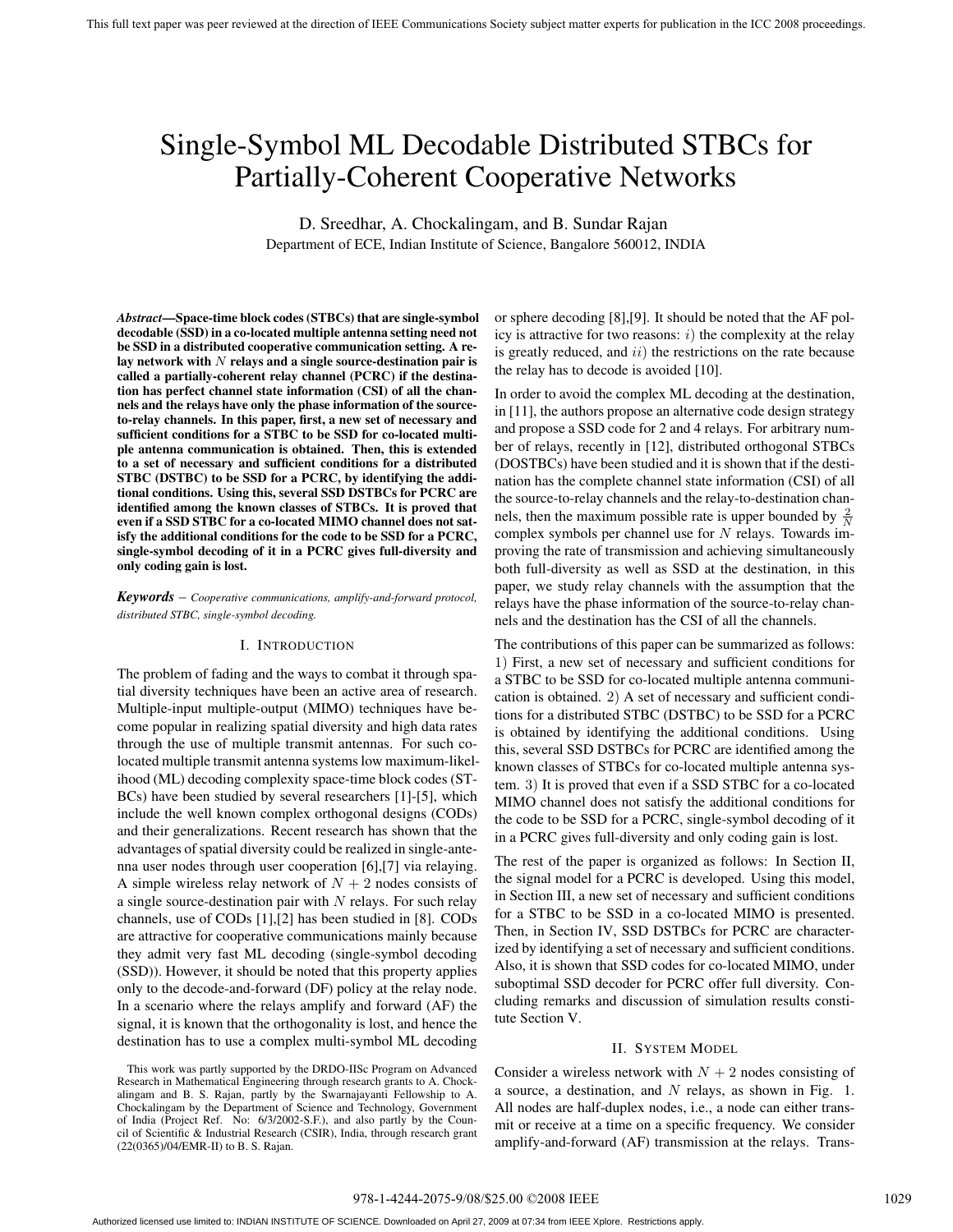

Fig. 1. A cooperative relay network with  $N$  relays.

mission from the source to the destination is carried out in two phases. In the first phase, the source transmits information symbols  $x^{(i)}$ ,  $1 \leq i \leq T_1$  in  $T_1$  time slots. All the N relays receive these  $T_1$  symbols. This phase is called the *broadcast phase*. In the second phase (*relay phase*), all the N relays perform distributed space-time block encoding on their received vectors and transmit the resulting encoded vectors in  $T_2$  time slots. We assume that the source-to-relay channels remain static over  $T_1$  time slots, and the relay-to-destination channels remain static over  $T_2$  time slots.

## *A. No CSI at the Relays*

The received signal at the jth relay,  $j = 1, \dots, N$ , in the *i*th time slot,  $i = 1, \dots, T_1$ , denoted by  $v_j^{(i)}$ , can be written as<sup>1</sup>

$$
v_j^{(i)} = \sqrt{E_1} h_{sj} x^{(i)} + z_j^{(i)}, \tag{1}
$$

where  $h_{sj}$  is the complex channel gain from the source s to the *j*th relay,  $z_i^{(i)}$  is additive white Gaussian noise at relay *j* with zero mean and unit variance,  $E_1$  is the transmit energy per symbol in the broadcast phase, and  $E\left[\left(x^{(i)}\right)^* x^{(i)}\right] = 1$ . Under the assumption of no CSI at the relays, the amplified *i*th received signal at the jth relay can be written as  $\hat{v}_j^{(i)} = G v_j^{(i)}$ , where  $G = \sqrt{\frac{E_2}{E_1+1}}$  is the amplification factor at the relay that makes the total transmission energy per symbol in the relay phase to be equal to  $E_2$  [8]. Let  $E_t$  denote the total energy per symbol in both the phases put together. Then, it is shown in [10] that the optimum energy allocation that maximizes the receive SNR at the destination is when half the energy is spent in the broadcast phase and the remaining half in the relay phase when the time allocations for the relay and broadcast phase are same, i.e.,  $T_1 = T_2$ . We also assume that the energy is distributed equally, i.e.,  $E_1 = \frac{E_t}{2}$  and  $E_2 = \frac{E_t}{2M}$ , where M is the number of transmissions per symbol in the STBC. For the unequal-time allocation  $(T_1 \neq T_2)$  this distribution might not be optimal.

At relay j, a  $2T_1 \times 1$  real vector  $\hat{\mathbf{v}}_i$  given by

$$
\widehat{\mathbf{v}}_{j} = \left[ \widehat{v}_{jI}^{(1)}, \widehat{v}_{jQ}^{(1)}, \widehat{v}_{jI}^{(2)}, \widehat{v}_{jQ}^{(2)}, \cdots, \widehat{v}_{jI}^{(T_1)}, \widehat{v}_{jQ}^{(T_1)} \right]^{T}, \quad (2)
$$

is formed, where  $\hat{v}_{jI}^{(i)}$  and  $\hat{v}_{jQ}^{(i)}$ , respectively, are the in-phase (real part) and quadrature (imaginary part) components of  $\hat{v}_j^{(i)}$ . Now, (2) can be written in the form

$$
\widehat{\mathbf{v}}_j = G \sqrt{E_1} \, \mathbf{H}_{sj} \, \mathbf{x} + \widehat{\mathbf{z}}_j, \tag{3}
$$

where **x** is the  $2T_1 \times 1$  data symbol real vector, given by  $\mathbf{x} = [x_1^{(1)}, x_Q^{(1)}, x_1^{(2)}, x_Q^{(2)}, \cdots, x_I^{(T_1)}, x_Q^{(T_1)}]^T, \hat{\mathbf{z}}_j$  is the  $2T_1 \times 1$ noise vector, given by  $\hat{\mathbf{z}}_j = [\hat{z}_{jI}^{(1)}, \hat{z}_{jQ}^{(1)}, \hat{z}_{jI}^{(2)}, \hat{z}_{jQ}^{(2)}, \cdots, \hat{z}_{jI}^{(T_1)},$  $\hat{z}_{jQ}^{(T_1)}$ ]<sup>T</sup>, where  $\hat{z}_j^{(i)} = G z_j^{(i)}$ , and  $\mathbf{H}_{sj}$  is a  $2T_1 \times 2T_1$  blockdiagonal matrix, given by

$$
\mathbf{H}_{sj} = \left[ \begin{array}{cccc} \left[ \begin{array}{cc} h_{sjI} & -h_{sjQ} \\ h_{sjQ} & h_{sjI} \end{array} \right] & \cdots & \mathbf{0} \\ \vdots & \ddots & \vdots \\ \mathbf{0} & \cdots & \left[ \begin{array}{cc} h_{sjI} & -h_{sjQ} \\ h_{sjQ} & h_{sjI} \end{array} \right] \end{array} \right]. (4)
$$

Let  $C = \begin{bmatrix} c_1, c_2, \cdots, c_N \end{bmatrix}$  denote the  $T_2 \times N$  distributed STBC matrix to be sent in the relay phase jointly by all N relays, where  $\mathbf{c}_j$  denotes the *j*th column of **C**. The *j*th column  $c_j$  is manufactured by the *j*th relay as

$$
\mathbf{c}_{j} = \mathbf{A}_{j} \hat{\mathbf{v}}_{j} = \underbrace{G \sqrt{E_{1}} \mathbf{A}_{j} \mathbf{H}_{sj}}_{\mathbf{B}_{j}} \mathbf{x} + \mathbf{A}_{j} \hat{\mathbf{z}}_{j},
$$
 (5)

where  $A_j$  is the complex processing matrix of size  $T_2 \times 2T_1$ for the *j*th relay, called the *relay matrix* and  $\mathbf{B}_i$  can be viewed as the column vector representation matrix [3] for the distributed STBC with the difference that in our case the vector **x** is real whereas in [3] it is complex. Let **y** denote the  $T_2 \times 1$ received signal vector at the destination in  $T_2$  time slots. Then, **y** can be written as

$$
\mathbf{y} = \sum_{j=1}^{N} h_{jd} \mathbf{c}_j + \mathbf{z}_d, \tag{6}
$$

where  $h_{jd}$  is the complex channel gain from the jth relay to the destination, and  $z_d$  is the AWGN noise vector at the destination with zero mean and  $E[\mathbf{z}_d \mathbf{z}_d^*] = \mathbf{I}$ . Substituting (5) in (6), we can write

$$
\mathbf{y} = G \sqrt{E_1} \left( \sum_{j=1}^N h_{jd} \mathbf{H}_{sj} \mathbf{A}_j \right) \mathbf{x} + \sum_{j=1}^N h_{jd} \mathbf{A}_j \hat{\mathbf{z}}_j + \mathbf{z}_d. (7)
$$

## *B. With Phase Only Information at the Relays*

In this subsection, we obtain a signal model for the case of partial CSI at the relays, where we assume that each relay has the knowledge of the channel phase on the link between the source and itself in the broadcast phase. That is, defining the channel gain from source to relay j as  $h_{sj} = \alpha_{sj} e^{j\theta_{sj}}$ , we assume that relay j has perfect knowledge of only  $\theta_{sj}$  and does not have the knowledge of  $\alpha_{sj}$ .

<sup>&</sup>lt;sup>1</sup>We use the following notation: Vectors are denoted by boldface lowercase letters, and matrices are denoted by boldface uppercase letters. Superscripts  $T$  and  $H$  denote transpose and conjugate transpose operations, respectively and  $*$  denotes conjugation operation. **j** =  $\sqrt{-1}$ .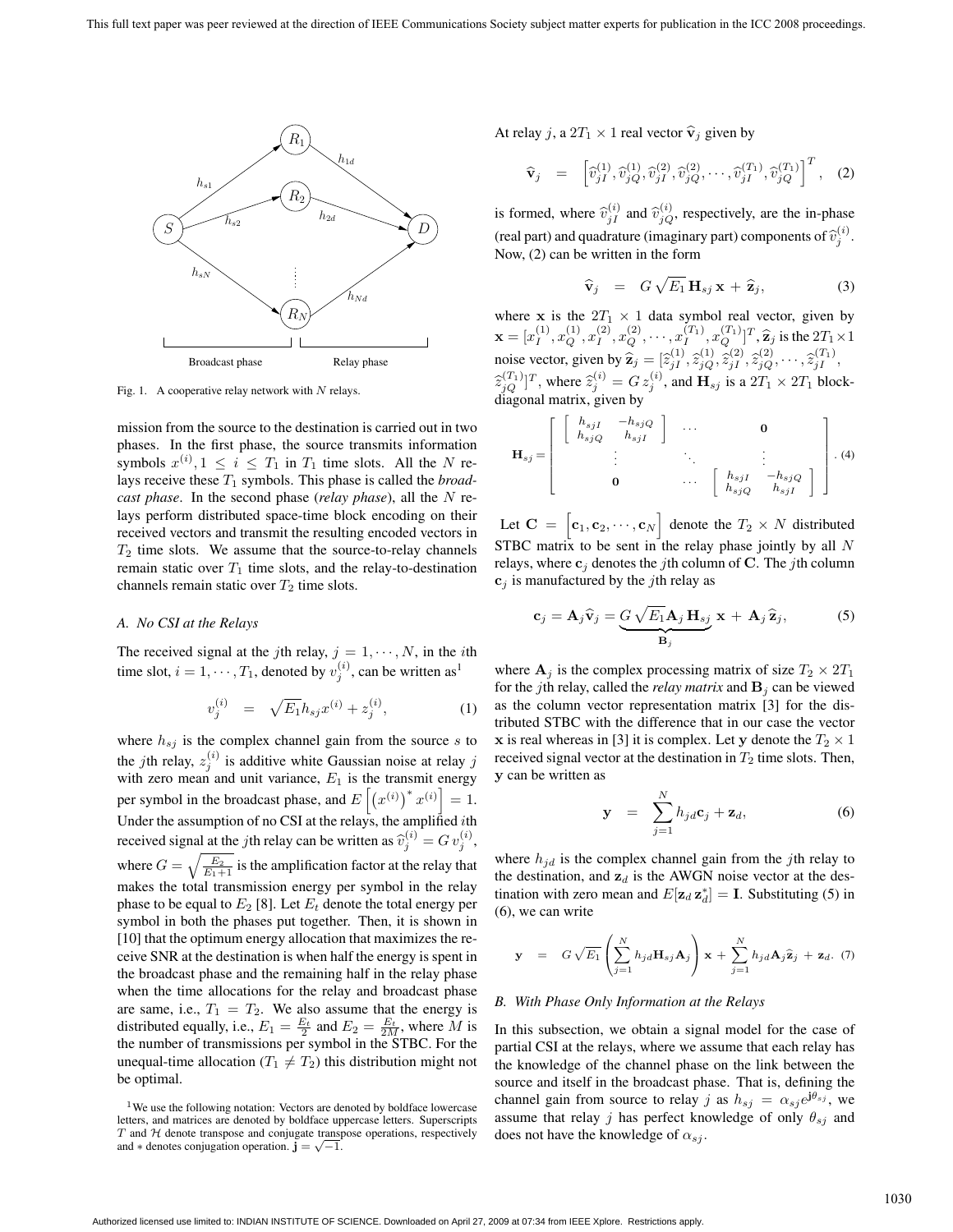In the proposed scheme, we perform a phase compensation operation on the amplified received signals at the relays, and space-time encoding is done on these phase-compensated signals. That is, we multiply  $\hat{v}_j^{(i)}$  in (2) by  $e^{-j\theta_{sj}}$  before spacetime encoding. Note that multiplication by  $e^{-j\theta_{sj}}$  does not change the statistics of  $z_i^{(i)}$ . Therefore, with this phase compensation, the  $\hat{\mathbf{v}}_j$  vector in (3) becomes

$$
\widehat{\mathbf{v}}_{j} = \left( G \sqrt{E_{1}} \mathbf{H}_{sj} \mathbf{x} + \widehat{\mathbf{z}}_{j} \right) e^{-j\theta_{sj}} \n= G \sqrt{E_{1}} |h_{sj}| \mathbf{x} + \widehat{\mathbf{z}}_{j}.
$$
\n(8)

Consequently, the  $c_j$  vector generated by relay j is given by

$$
\mathbf{c}_{j} = \mathbf{A}_{j} \hat{\mathbf{v}}_{j} \n= \underbrace{G \sqrt{E_{1}} \mathbf{A}_{j} |h_{sj}|}_{\triangleq \mathbf{B}'_{j}} \mathbf{x} + \mathbf{A}_{j} \hat{\mathbf{z}}_{j},
$$
\n(9)

where  $\mathbf{B}'_i$  is the equivalent weight matrix with phase compensation. Now, we can write the received vector **y** as

$$
\mathbf{y} = G\sqrt{E_1} \left( \sum_{j=1}^N h_{jd} | h_{sj} | \mathbf{A}_j \right) \mathbf{x} + \underbrace{\sum_{j=1}^N h_{jd} \mathbf{A}_j \hat{\mathbf{z}}_j + \mathbf{z}_d}_{\tilde{\mathbf{z}}_d \text{ : total noise}} \cdot (10)
$$

Systems with phase compensation at the relays will be referred as *partially-coherent relay channels* (PCRC). A distributed STBC which is SSD for a PCRC will be referred as SSD-DSTBC-PCRC.

# III. CONDITIONS FOR SSD AND FULL-DIVERSITY FOR CO-LOCATED MIMO

The received vector **y** in a co-located MIMO setup can be written as

$$
\mathbf{y} = \sqrt{E_t} \left( \sum_{j=1}^N h_{jd} \mathbf{A}_j \right) \mathbf{x} + \mathbf{z}_d. \quad (11)
$$

**Theorem 1:** For co-located MIMO with N transmit antennas, the linear STBC as given in (11) is SSD *iff*

$$
\mathbf{A}_{jI}^T \mathbf{A}_{jI} + \mathbf{A}_{jQ}^T \mathbf{A}_{jQ} = \mathbf{D}_{jj}^{(1)}; \forall j,
$$
  
\n
$$
\mathbf{A}_{jI}^T \mathbf{A}_{iI} + \mathbf{A}_{jQ}^T \mathbf{A}_{iQ} + \mathbf{A}_{iI}^T \mathbf{A}_{jI} + \mathbf{A}_{iQ}^T \mathbf{A}_{jQ} = \mathbf{D}_{ij}^{(2)}; \forall i, j, i \neq j,
$$
  
\n
$$
\mathbf{A}_{jI}^T \mathbf{A}_{iQ} + \mathbf{A}_{jQ}^T \mathbf{A}_{iI} - \mathbf{A}_{iI}^T \mathbf{A}_{jQ} - \mathbf{A}_{iQ}^T \mathbf{A}_{jI} = \mathbf{D}_{ij}^{(3)}; \forall i, j, i \neq j, \quad (12)
$$

where  $\mathbf{A}_j = \mathbf{A}_{jI} + \mathbf{j} \mathbf{A}_{jQ}, j = 1, 2, \cdots, N$ , where  $\mathbf{A}_{jI}$  and  $\mathbf{A}_{jQ}$  are real matrices, and  $\mathbf{D}_{ij}^{(1)}$ ,  $\mathbf{D}_{ij}^{(2)}$  and  $\mathbf{D}_{ij}^{(3)}$  are block diagonal matrices of the form

$$
\mathbf{D}_{ij}^{(k)} = \begin{bmatrix} \mathbf{D}_{ij,1}^{(k)} & \mathbf{0} & \cdots & \mathbf{0} \\ \mathbf{0} & \mathbf{D}_{ij,2}^{(k)} & \cdots & \mathbf{0} \\ \vdots & \vdots & \ddots & \vdots \\ \mathbf{0} & \cdots & \cdots & \mathbf{D}_{ij,T_1}^{(k)} \end{bmatrix}, \quad (13)
$$

where  $\mathbf{D}_{i i, l}^{(k)} =$  $\begin{bmatrix} a_{ij,l}^{(k)} & b_{ij,l}^{(k)} \\ b_{i,j,l}^{(k)} & c_{ij,l}^{(k)} \end{bmatrix}$  and it is understood that whenever the superscript is (1) as in  $\mathbf{D}_{ii}^{(1)}$ , then  $i = j$ .

*Proof:* Can be found in [15].

*Lemma 1:* For co-located MIMO, the linear STBC as given in (11) with the  $\mathbf{D}_{ij}^{(k)}$  matrices in (12) satisfying  $\mathbf{D}_{ij}^{(2)} = \mathbf{D}_{ij}^{(3)} =$ **0** achieves maximum diversity for all signal constellations *iff*

$$
a_{jj,l}^{(1)}c_{jj,l}^{(1)} - b_{jj,l}^{(1)}^2 > 0, \ \ 1 \le j \le N; \ \ 1 \le l \le T_1, \quad (14)
$$

i.e.,  $\mathbf{D}_{j,i,l}^{(1)}$  is positive definite for all j, l. *Proof:* Can be found in [15].

# IV. SSD CODES FOR PCRC

In the previous section, we saw that SSD is achieved if the relay matrices satisfy the condition (12). However, to achieve SSD in the case of distributed STBC with AF protocol, the equivalent weight matrices  $\mathbf{B}_i$ 's must satisfy the condition in (12). It can be seen that for any  $A_i$  that satisfies the condition in (12), the corresponding  $\mathbf{B}_j$ 's need not satisfy (12). We note that, in [11], code designs which retain the SSD feature have been obtained for no CSI at the relays, but only for  $N = 2$  and 4. Our key contribution in this paper is that by using partial CSI at the relays (i.e., only the channel phase information of the source-to-relay links), the SSD feature at the destination can be restored for a large subclass of SSD codes for co-located MIMO communication.

The main result of this paper is given in the following theorem, which characterizes the class of SSD codes for PCRC.

**Theorem 2:** A code as given by (5) is SSD-DSTBC-PCRC *iff* the relay matrices  $A_j$ ,  $j = 1, 2, \dots, N$ , satisfy (12) (i.e., the code is SSD for a co-located MIMO set up), and, in addition,

$$
A_{j_1I}^T (A_{j_2I}A_{j_2I}^T + A_{j_2Q}A_{j_2Q}^T) A_{j_3I} +
$$
  
\n
$$
A_{j_3I}^T (A_{j_2I}A_{j_2I}^T + A_{j_2Q}A_{j_2Q}^T) A_{j_1I} +
$$
  
\n
$$
A_{j_1Q}^T (A_{j_2I}A_{j_2I}^T + A_{j_2Q}A_{j_2Q}^T) A_{j_3Q} +
$$
  
\n
$$
A_{j_3Q}^T (A_{j_2I}A_{j_2I}^T + A_{j_2Q}A_{j_2Q}^T) A_{j_1Q} = D'_{j_1,j_2,j_3},
$$
  
\n
$$
\forall j_1, j_2, j_3, (15)
$$
  
\n
$$
A_{j_1I}^T (A_{j_2I}A_{j_2Q}^T + A_{j_2Q}A_{j_2I}^T) A_{j_3Q} +
$$
  
\n
$$
A_{j_3Q}^T (A_{j_2I}A_{j_2Q}^T + A_{j_2Q}A_{j_2I}^T) A_{j_1I} +
$$
  
\n
$$
A_{j_1Q}^T (A_{j_2I}A_{j_2Q}^T + A_{j_2Q}A_{j_2I}^T) A_{j_3I} +
$$
  
\n
$$
A_{j_3I}^T (A_{j_2I}A_{j_2Q}^T + A_{j_2Q}A_{j_2I}^T) A_{j_1Q} = D''_{j_1,j_2,j_3},
$$
  
\n
$$
\forall j_1, j_2, j_3, (16)
$$

where  $\mathbf{D}'_{j_1,j_2,j_3}$  and  $\mathbf{D}''_{j_1,j_2,j_3}$ ,  $1 \leq j_1,j_2,j_3 \leq N$ , are block diagonal matrices of the form in (13).

*Proof:* First we show the sufficiency part. It can be easily verified that the matrices  $B'_j = G\sqrt{E_1}A_j$   $|h_{sj}|$  satisfy the condition (12) in spite of the fact that  $|h_{sj}|$  are random variables. Let  $\mathbf{H}_{eq}^{(pc)} = G\sqrt{E_1} \sum_{j=1}^{N} |h_{sj}| h_{jd} \mathbf{A}_j$ . It can be readily seen that  $\Re\left(\mathbf{H}_{eq}^{(pc)}\right)^{\mathcal{H}}\mathbf{H}_{eq}^{(pc)}$  is block diagonal of the form in (13). Hence, the term  $\Re\left(\mathbf{H}_{eq}^{(pc)}\right)^{\mathcal{H}}$ **y** ! decomposes **y** into terms containing the information of each symbol. Hence, for SSD, it suffices to show that noise in each of these terms are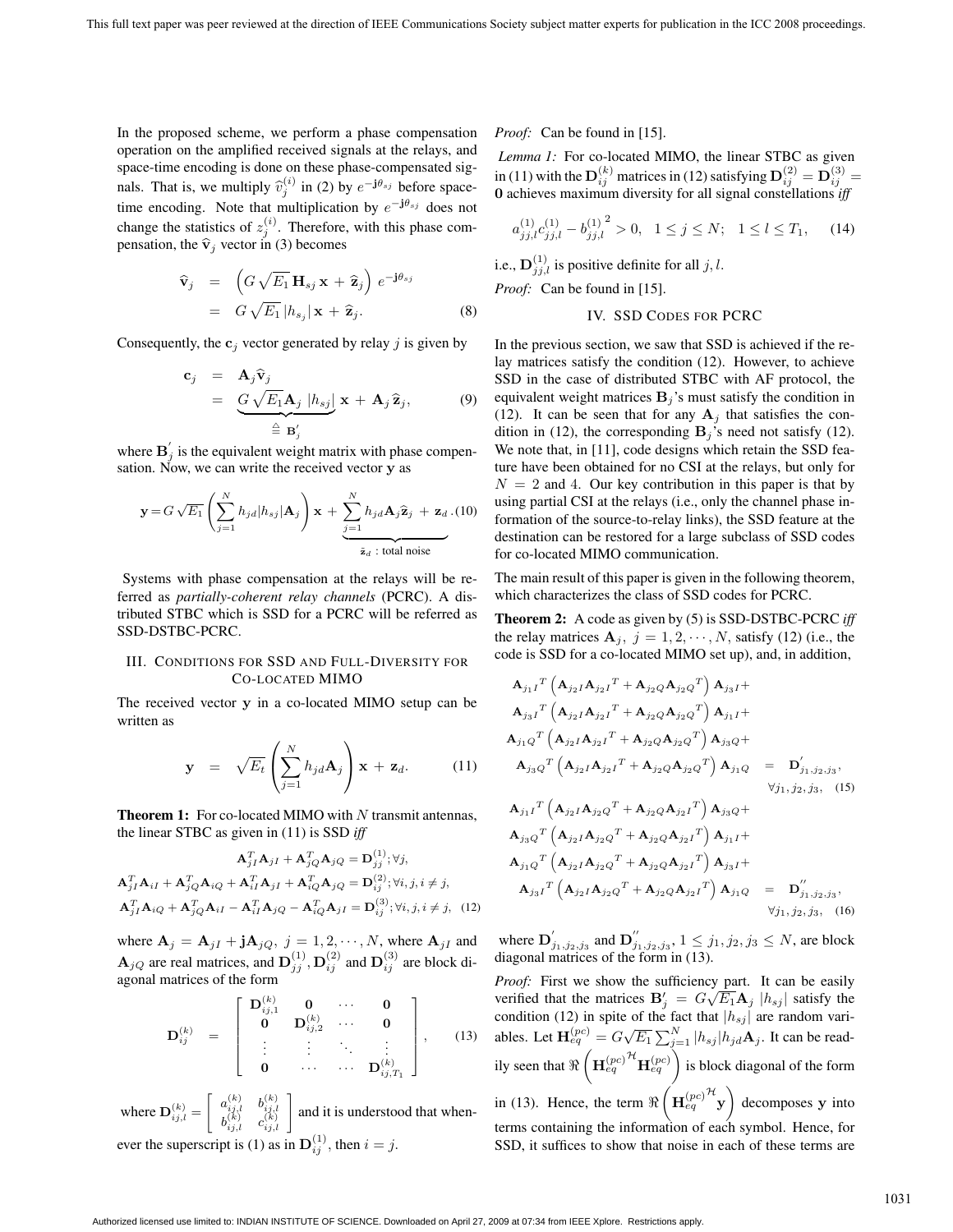uncorrelated, i.e., the DSTBC is SSD *iff*  
\n
$$
E\left[\Re\left(\mathbf{H}_{eq}^{(pc)^{H}\tilde{\mathbf{z}}_{d}}\right)\Re\left(\mathbf{H}_{eq}^{(pc)^{H}\tilde{\mathbf{z}}_{d}}\right)^{T}\right] \text{ is a block diagonal matrix}
$$
\nof the form (13). We have  
\n
$$
E\left[\Re\left(\mathbf{H}_{eq}^{H}\tilde{\mathbf{z}}_{d}\right)\Re\left(\mathbf{H}_{eq}^{H}\tilde{\mathbf{z}}_{d}\right)^{T}\right] =
$$
\n
$$
\sum_{j_{1}=1}^{N} \sum_{j_{2}=1}^{N} \sum_{j_{3}=1}^{N} |h_{sj_{1}}||h_{rj_{2}}|^{2}|h_{sj_{3}}| (h_{rj_{1}}Ih_{rj_{3}}I + h_{rj_{1}}Qh_{rj_{3}}Q)
$$
\n
$$
\cdot \left(\mathbf{A}_{j_{1}I}^{T}\left(\mathbf{A}_{j_{2}I}\mathbf{A}_{j_{2}I}^{T} + \mathbf{A}_{j_{2}Q}\mathbf{A}_{j_{2}Q}^{T}\right)\mathbf{A}_{j_{3}I} + \mathbf{A}_{j_{3}I}^{T}\left(\mathbf{A}_{j_{2}I}\mathbf{A}_{j_{2}I}^{T} + \mathbf{A}_{j_{2}Q}\mathbf{A}_{j_{2}Q}^{T}\right)\mathbf{A}_{j_{1}I} + \mathbf{A}_{j_{1}Q}^{T}\left(\mathbf{A}_{j_{2}I}\mathbf{A}_{j_{2}I}^{T} + \mathbf{A}_{j_{2}Q}\mathbf{A}_{j_{2}Q}^{T}\right)\mathbf{A}_{j_{1}I}
$$
\n
$$
+ \mathbf{A}_{j_{1}Q}^{T}\left(\mathbf{A}_{j_{2}I}\mathbf{A}_{j_{2}I}^{T} + \mathbf{A}_{j_{2}Q}\mathbf{A}_{j_{2}Q}^{T}\right)\mathbf{A}_{j_{1}Q}
$$
\n
$$
+ \mathbf{A}_{j_{3}Q}^{T}\left(\mathbf{A}_{j_{2}I}\mathbf{A}_{j_{2}I}^{T} + \mathbf{A}_{j_{2}Q}\mathbf{A}_{j_{2}Q}^{T}\right)\mathbf{A}_{j_{1}Q}
$$
\n
$$
+ \sum_{j_{1}=1}^{
$$

From  $(17)$  it can be seen that if the conditions in  $(15)$  and (16) are met, the covariance matrix is of the form (13). Hence, along with (12) the conditions in (15) and (16) constitute a set of sufficient conditions.

To show the "necessary part," since the terms  $h_{s,j} || h_{r,j_2} |^2 | h_{s,j_3} |$  $(h_{rj_1I}h_{rj_3I}+h_{rj_1Q}h_{rj_3Q})$  and  $h_{sj_1}||h_{rj_2}|^2|h_{sj_3}|(h_{rj_1I}h_{rj_3Q}+$  $h_{rj_1Q}h_{rj_3I}$  are independent and if the co-variance matrix has to be block diagonal for all the realizations of  $h_{sj}$  and  $h_{rj}$ , then the conditions in (15) and (16) have to be necessarily satisfied. Also, in the similar lines of the proof for *Theorem 1*, it can be deduced that  $\mathbf{B}'_i$  satisfying condition (12) is necessary for the term  $\Re\left(\mathbf{H}_{eq}^{(pc)}\right)^{\mathcal{H}}\mathbf{y}$ ! to decompose **y** into terms containing information of each symbol.  $\Box$ 

## *A. Full-diversity, Single-Symbol Non-ML Detection*

**Theorem 3:** The PCRC system given by (10) achieves full diversity irrespective of whether the total noise  $(\tilde{\mathbf{z}}_d)$  is correlated or not, if the STBC achieves full diversity in the co-located case and condition (12) is satisfied.

*Proof:* Since the noise  $\tilde{\mathbf{z}}_d$  is not assumed to be uncorrelated, the optimal detection of **x** in the maximum likelihood sense is given by

$$
\widehat{\mathbf{x}} = \arg \min (\mathbf{y} - \mathbf{H}_{eq}^{(pc)} \mathbf{x})^{\mathcal{H}} \mathbf{\Omega}^{-1} (\mathbf{y} - \mathbf{H}_{eq}^{(pc)} \mathbf{x}), (18)
$$

where  $\Omega$  is co-variance matrix of the noise, given by  $\Omega =$  $E{\{\tilde{\mathbf{z}}_d \tilde{\mathbf{z}}_d^{\mathcal{H}}\}}$ . We consider the sub-optimal metric (ignoring  $\Omega^{-1}$ )

$$
\widehat{\mathbf{x}} = \arg \min \left( \mathbf{y} - \mathbf{H}_{eq}^{(pc)} \mathbf{x} \right)^{\mathcal{H}} (\mathbf{y} - \mathbf{H}_{eq}^{(pc)} \mathbf{x}), \quad (19)
$$

and show that this decision metric achieves full diversity. By Chernoff bound, the pair-wise error probability is upper bounded by

$$
P\left(\mathbf{x}_1 \to \mathbf{x}_2\right) \le E\left\{e^{-d^2(\mathbf{x}_1,\mathbf{x}_2)E_t/4}\right\},\tag{20}
$$

where the Euclidean distance in (20) can be written as

$$
d^{2}(\mathbf{x}_{1}, \mathbf{x}_{2}) = (\mathbf{x}_{2} - \mathbf{x}_{1})^{T} \Re\left(\mathbf{H}_{eq}^{(pc)}\right)^{\mathcal{H}} \mathbf{H}_{eq}^{(pc)}\right) (\mathbf{x}_{2} - \mathbf{x}_{1}). \tag{21}
$$

Define  $\Delta \mathbf{x}^{(i)} = [\Delta x_I^{(i)} \Delta x_Q^{(i)}]^T = [(x_{2I}^{(i)} - x_{1I}^{(j)}), (x_{2Q}^{(i)} - x_{2Q}^{(i)})]^T$  $(x_{1Q}^{(i)})^T$ . Given that the conditions (12) are satisfied, the distance metric can be written as sum of  $T_1$  terms as

$$
d^{2}(\mathbf{x}_{1}, \mathbf{x}_{2}) = \sum_{i=1}^{T_{1}} \Delta \mathbf{x}^{(i)T} \left( \sum_{j=1}^{N} |h_{sj}|^{2} |h_{jd}|^{2} \mathbf{D}_{j,i}^{(1)} \right) \Delta \mathbf{x}^{(i)} \tag{22}
$$

$$
= \sum_{j=1}^{N} |h_{sj}|^{2} |h_{jd}|^{2} \left( \sum_{i=1}^{T_{1}} \Delta \mathbf{x}^{(i)T} \mathbf{D}_{j,i}^{(1)} \Delta \mathbf{x}^{(i)} \right). (23)
$$

Substituting (23) in (20) and evaluating the expectation with respect to  $|h_{jd}|^2$ , we get

$$
P(\mathbf{x}_1 \to \mathbf{x}_2 | h_{sj}) \le
$$
  

$$
\prod_{j=1}^N \left( \frac{1}{1 + |h_{sj}|^2 \sum_{i=1}^{T_1} \Delta \mathbf{x}^{(i)T} \mathbf{D}_{j,i}^{(1)} \Delta \mathbf{x}^{(i)} E_t / 4,} \right), (24)
$$

 $(17)$ which, for high SNRs, could be approximated as

$$
P(\mathbf{x}_1 \to \mathbf{x}_2 | h_{sj}) \le
$$
  

$$
\prod_{j=1}^N \left( \frac{1}{\sum_{i=1}^{T_1} \Delta \mathbf{x}^{(i)T} \mathbf{D}_{j,i}^{(1)} \Delta \mathbf{x}^{(i)} E_t / 4} \right) \prod_{j=1}^N \left( \frac{1}{|h_{sj}|^2} \right). (25)
$$

Now, evaluating the expectation with respect to  $|h_{si}|$ , we get

$$
P(\mathbf{x}_1 \to \mathbf{x}_2) \le \prod_{j=1}^N \left( \frac{1}{\sum_{i=1}^{T_1} \Delta \mathbf{x}^{(i)}^T \mathbf{D}_{j,i}^{(1)} \Delta \mathbf{x}^{(i)} E_t / 4} \right) (\mathbf{Ei}(0))^N , \quad (26)
$$

where  $\mathbf{Ei}(x)$  is the exponential integral  $\int_x^{\infty} \frac{e^{-t}}{t} dt$ . From (26), it is clear that the condition for achieving maximum diversity is identical to that of co-located MIMO (14).  $\Box$ 

Theorem 3 means that by using any STBC which satisfies the conditions (12) and achieves full diversity in co-located MIMO system, it is possible to do decoding of one symbol at a time and achieve full diversity, though not optimal in the ML sense, in a distributed setup with phase compensation done at the relay, even if *(15) and (16) are not satisfied* .

# V. DISCUSSION AND SIMULATION RESULTS

We consider the following codes in our discussions:  $i$ ) Complex Orthogonal Designs [1],  $COD_2$ ,  $COD_4$  and  $COD_8$  for 2, 4, and 8 transmit antennas, ii) Coordinate Interleaved Orthogonal Designs [4],  $CIOD<sub>4</sub>$  and  $CIOD<sub>8</sub>$  for 4 and 8 transmit antennas,  $iii)$  Clifford Unitary Weight Code [5]  $CUW_4$ for 4 transmit antennas, and iv) the eight antenna code  $RR_8$ proposed in [13].

The results of our necessary and sufficient conditions (12), (15) and (16) as well as the sufficient condition in [13], evaluated for various classes of codes for PCRC are shown in Table I. As can be seen from the last column of Table I, the sufficient condition in [13] identifies only  $COD<sub>2</sub>$  (Alamouti) and  $CUW_4$  as SSDs for PCRC. However, our conditions (12), (15)